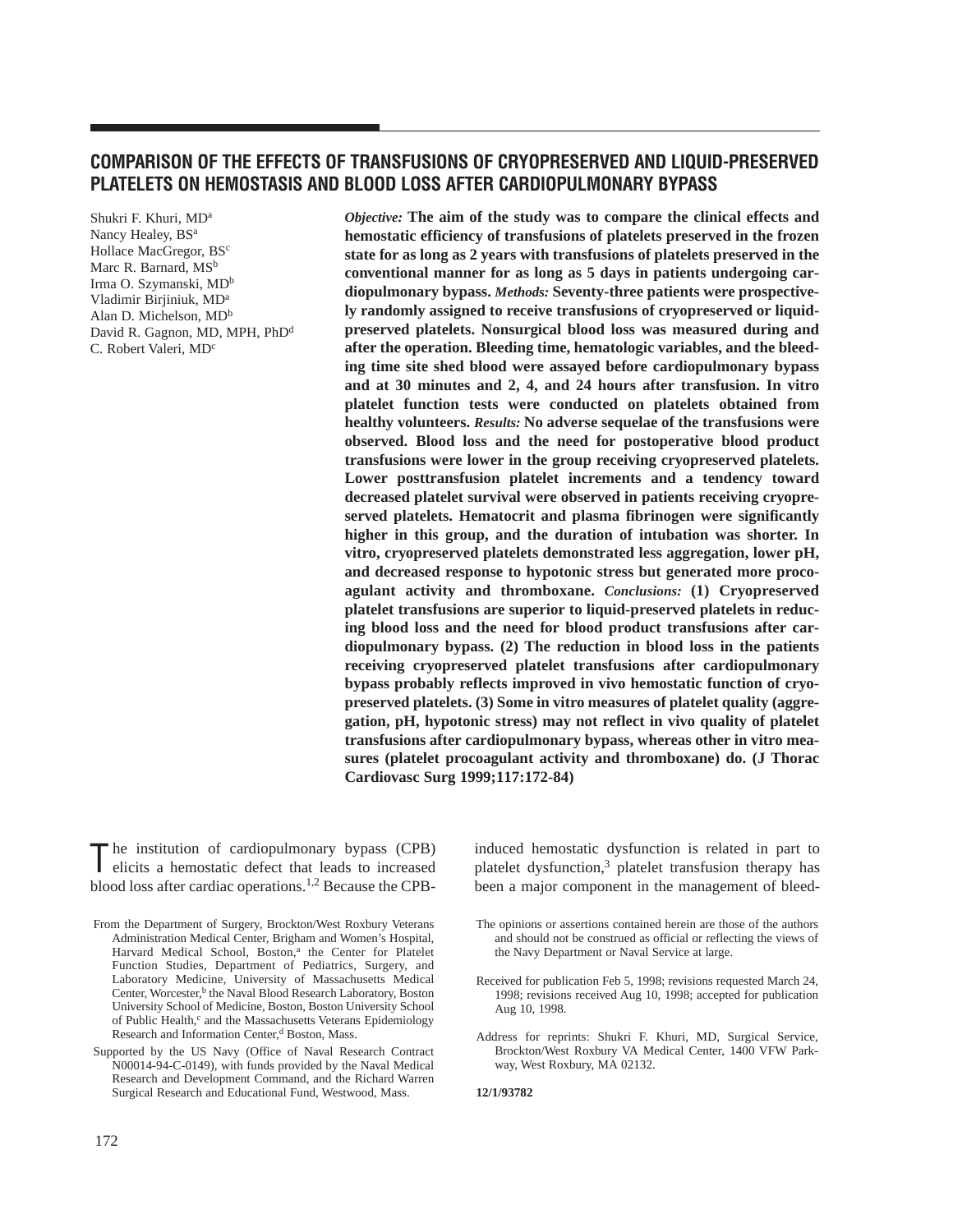ing after CPB. The current method of liquid storage of platelets at room temperature limits the duration of their clinical use to 5 days and results in a progressive decline in platelet survival during this period.<sup>4</sup> Cryopreservation, which allows storage of the platelets for as long 2 years, represents an alternative strategy for maintaining an adequate inventory of platelets. Cryopreserved platelets have reduced recovery and survival in vivo and impaired response to in vitro testing compared with liquid-preserved platelets.<sup>5-9</sup> However, platelet recovery and survival in vivo do not correlate with the in vivo hemostatic function of transfused platelets.10 Cryopreserved platelet transfusions have demonstrated therapeutic effectiveness<sup>6,11</sup> but have not been reported on in the setting of CPB. No randomized trials in any clinical setting have addressed the in vivo hemostatic effectiveness of cryopreserved platelet transfusions compared with that of liquid-preserved platelet transfusions.

The CPB-induced hemostatic defect offers a unique opportunity for the assessment of the hemostatic effectiveness in vivo of specific interventions because it results in postoperative blood loss, a quantifiable variable that relates directly to the magnitude of the CPBinduced hemostatic dysfunction.<sup>1</sup> This paradigm has been effectively employed in numerous studies that have demonstrated the hemostatic efficacy of pharmacologic agents, such as aprotinin, by demonstrating their efficacy in reducing blood loss after CPB.<sup>12</sup> This study was designed to assess the comparative effects on hemostasis and blood loss of liquid-preserved and cryopreserved platelet transfusions obtained from healthy volunteers and administered to patients after complex cardiac operations. The study also provides a comparison between the in vivo hemostatic effect and the in vitro function of both liquid-preserved and cryopreserved platelet transfusions.

#### **Methods**

**Study protocol.** After institutional review board approval was obtained, this investigation was performed on 73 patients undergoing cardiac operations at the West Roxbury Veterans Administration Medical Center. Informed consent was obtained from patients scheduled to undergo 1 of a predefined list of complex cardiac surgical procedures. Inclusion criteria were as follows:

1. Patient was scheduled for reoperative valve replacement, reoperative coronary artery bypass grafting, or both.

2. Patient was scheduled for primary valve replacement combined with coronary artery bypass grafting.

3. Valve replacement was scheduled for a patient with a platelet count of ≤150,000/µL.

4. An operation with CPB was to be performed on a patient with a preoperative intra-aortic balloon pump and a platelet count ≤100,000/µL.

These operations were chosen because they were anticipated to require a prolonged period of CPB and also because a review of the institution's previous experience had revealed a high likelihood of their resulting in platelet transfusions. The operations were performed by 2 surgeons (S.F.K. and V.B.) employing a similar technique for CPB under moderate systemic hypothermia. A centrifugal pump and a membrane oxygenator were used in the circuit. No prophylactic antifibrinolytic therapy (eg, aprotinin, ε-aminocaproic acid) was administered. Systemic anticoagulation was achieved with an initial heparin dose of 3 mg/kg body weight and maintained with the activated clotting time (ACT) during CPB longer than 480 seconds. After weaning from CPB and decannulation, heparin was neutralized with protamine sulfate given in a ratio of 0.5 mg of protamine to 1.0 mg of the initial heparin dose and 1.0 mg of protamine to 1.0 mg of heparin for any subsequent doses. Reversal of the heparin effect was determined by the return of the ACT to baseline level. At this time measurement of the blood loss was started, and the platelet transfusion previously determined by the randomization process was given unless the magnitude of the diffuse oozing from the tissues was determined by the surgeon to be minimal. Throughout both the intraoperative and postoperative courses, the surgeon, the anesthesiologist, and all individuals involved with ordering blood products during the patient's postoperative course were kept blinded to the type of platelets randomly selected for transfusion. The need for transfusion of red blood cells, fresh-frozen plasma, or further platelets was determined by the house staff after consultation with the attending surgeon, in accordance with set protocols that involved the observed blood loss and the patient's hemoglobin, hematocrit, and prothrombin time. A record was kept of all blood products received after CPB including unwashed shed mediastinal blood that was collected in the chest tube Pleur-evac collecting system (Deknatel, Inc, Fall River, Mass) and routinely reinfused in all patients.

*Measurement of postoperative blood loss.* Measurement of blood loss was started in the operating room when the ACT returned to baseline after the administration of protamine. In the absence of specific localized surgical bleeding, the generalized blood loss after the neutralization of heparin was assumed to be reflective of the patient's hemostatic state and was termed *nonsurgical blood loss.* To ensure that the blood measured represented nonsurgical blood loss, patients in whom specific surgical bleeding was encountered after the neutralization of heparin were prospectively excluded from the analysis. In addition, fluid irrigation was avoided during the closure of the chest so as not to interfere with the weight of the sponges. If irrigation was necessary, the fluid used was aspirated separately and sponges were not used during the irrigation. In the postoperative period, patients who had to undergo reexploration for control of bleeding were also excluded from the analysis.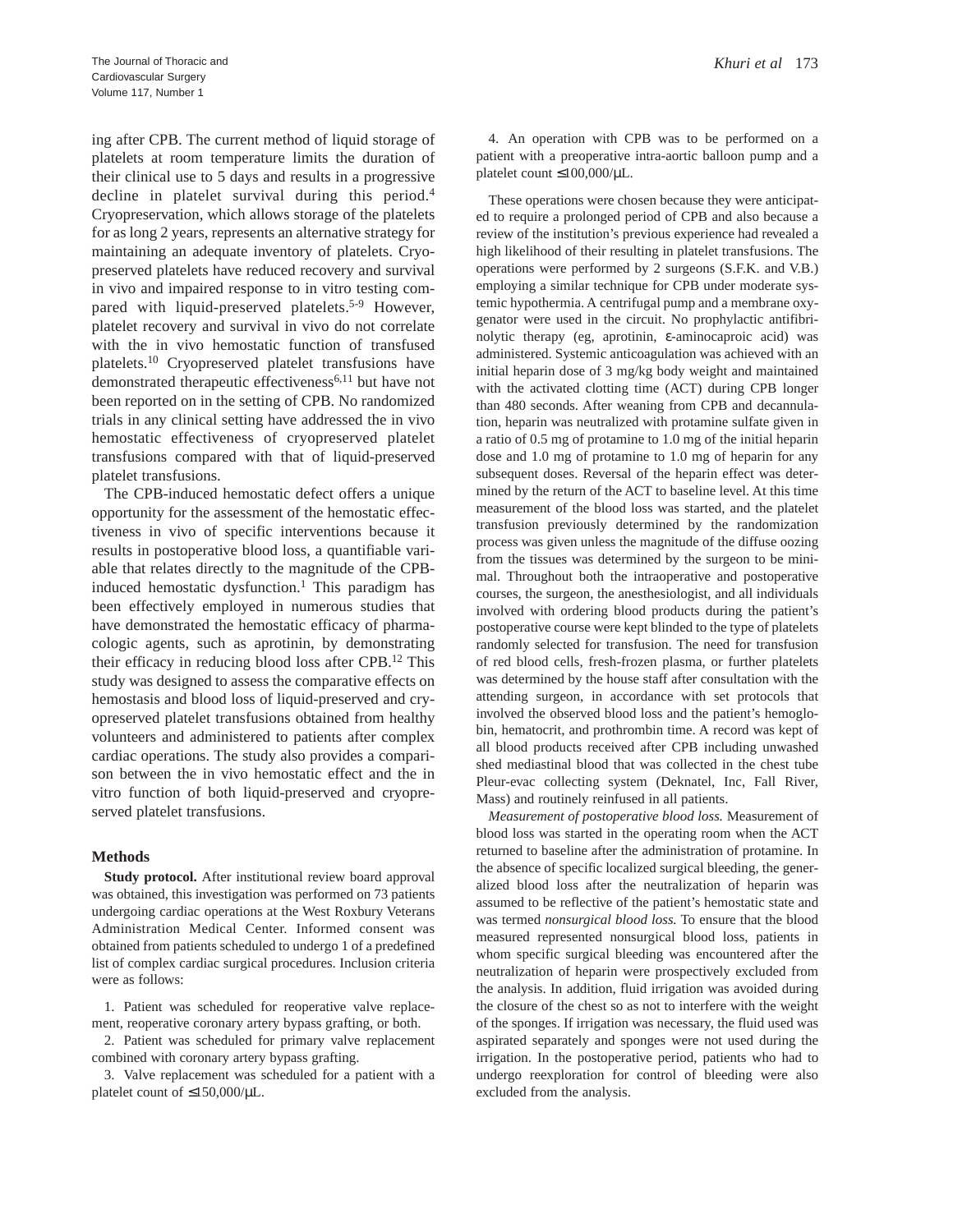

**Fig 1.** Number of platelet transfusions administered and length of storage (days) of liquid-preserved pooled platelets at 22°C, liquid-preserved apheresed platelets at 22°C, and cryopreserved platelets at –80°C.

A dedicated research assistant measured the blood loss starting from the time of the neutralization of heparin. This included all the blood aspirated from the surgical field through wall suction and through a Cell Saver apparatus (Haemonetics Corp, Braintree, Mass). It also included the blood contained in the sponges and laparotomy pads used in the operative field. These were accurately weighed and their blood content was calculated by subtracting the standardized dry weights from the actual wet weights. The differences in the weight of the sponges and pads were converted into milliliters of blood loss in accordance with the formula described by Van Slyke and associates.<sup>13</sup>

Chest tube drainage was measured as soon as the chest tubes were placed during the operation, and this measurement was continued until the patient was transferred out of the operating room. The blood loss measured to this point constituted the intraoperative component of the blood loss. Subsequent chest drainage in the surgical intensive care unit constituted the postoperative component of the blood loss.

**Platelet products.** All donors met the requirements of the American Association of Blood Banks for healthy donors.

*Cryopreserved platelets.* The platelet cryopreservation method has been previously described elsewhere.<sup>6</sup> It is summarized in the Appendix. The total length of storage (mean  $289 \pm 193$  days) at  $-80^{\circ}$ C of the frozen platelets is shown in Fig 1. The mean in vitro platelet recovery after thawing, washing, and resuspension of the 68 units transfused to patients, as determined by phase microscopy, was  $70\% \pm 18.4\%$ .

*Liquid-preserved platelets.* Two types of liquid-preserved platelets were used in this study, pooled platelets and platelets obtained by apheresis. The methods of preparation of these platelets are described in the Appendix. Patients randomly assigned to receive liquid-preserved platelets received either type of platelet transfusion according to the availability in the blood bank.

**Recovery of transfused platelets.** The total number of platelets transfused was determined by multiplying the volume of the product transfused times the product's platelet count per milliliter. The patient's blood volume was estimated from the body surface area, and peripheral blood platelet count was measured with the Coulter model JT automated cell-counting system (Coulter Electronics, Hialeah, Fla). The total platelet increment after transfusion at each time interval was determined by the increase in the absolute peripheral blood platelet count compared with the pretransfusion value times the total blood volume. The percentage recovery of the transfused platelets was determined by the total increment divided by the total number of platelets transfused.

Recovery  $% =$  [(Total blood volume [Posttransfusion platelet count/mL – Pretransfusion platelet count/mL]) / (Total number of platelets transfused)]  $\times$  100%

**Hematologic assays.** Arterial blood was drawn into tripotassium ethylenediaminetetraacetic acid–containing tubes for measurement of hematocrit, hemoglobin, platelet count, white blood cell count, and mean platelet volume with an electronic particle counter (Coulter model JT)<sup>14</sup>; and into sodium citrate–containing tubes for measurement of fibrinogen, factor V, and factor VIII with an automated coagulation system (Organon Teknika Corp, Durham, NC),<sup>15</sup> of fibronectin by an immunoturbidometric assay,<sup>16</sup> of heparin by a chromogenic assay, $17$  and of D-dimer by an enzyme-linked immunosorbent assay.18 Serum was obtained from a tube containing no anticoagulant for measurement of albumin measured using an automated chemistry analyzer (Cobas; Roche Diagnostic Systems, Inc, Branchburg, NJ).19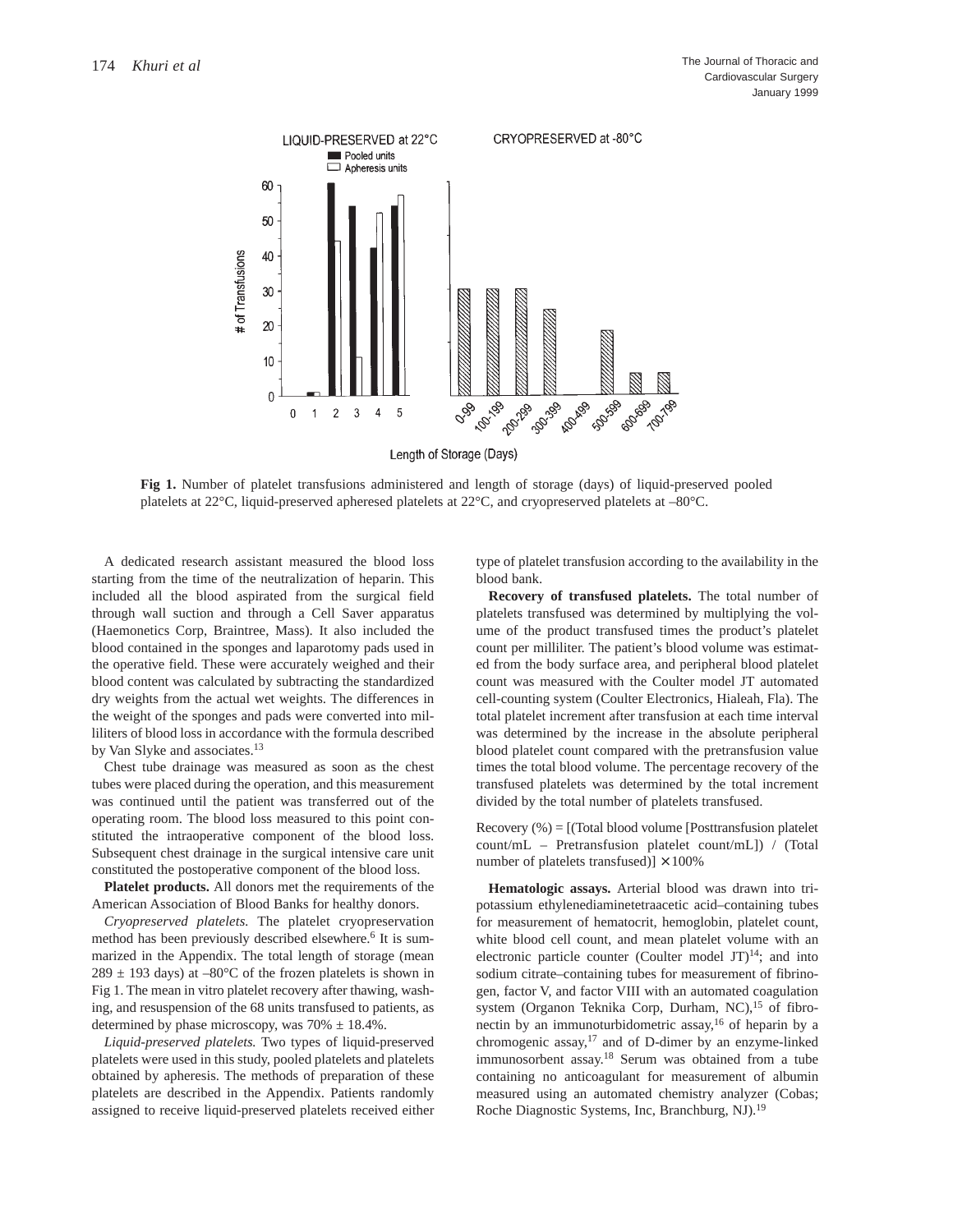| Khuri et al 175 |  |  |
|-----------------|--|--|
|                 |  |  |

|                                                     | Liquid-preserved | Cryopreserved   |        |
|-----------------------------------------------------|------------------|-----------------|--------|
|                                                     | $(n = 29)$       | $(n = 24)$      | P      |
| Age $(y)$                                           | $62.9 \pm 8.0$   | $63.4 \pm 8.1$  | $>2$ . |
| Preoperative hematocrit (%)                         | $33.6 \pm 5.0$   | $34.8 \pm 4.7$  | .20    |
| Preoperative bleeding time (min)                    | $6.8 \pm 2.8$    | $6.9 \pm 3.2$   | >2     |
| Preoperative ejection fraction (%)                  | $52 \pm 13$      | $55 \pm 16$     | >2     |
| Preoperative prothrombin time (s)                   | $14.1 \pm 7.0$   | $13.2 \pm 3.4$  | >2     |
| Preoperative partial thromboplastin time (s)        | $36.5 \pm 19.1$  | $33.8 \pm 14.2$ | $>2$ . |
| Platelet count $(10^3 \text{ cells/mm}^3)$          | $199 \pm 77$     | $179 \pm 53$    | .19    |
| Operation performed (no. of patients)               |                  |                 |        |
| Primary CABG*                                       |                  | 4               |        |
| Reoperative CABG                                    | 10               | 11              |        |
| Primary valve replacement, with or without CABG     | 12               | 6               |        |
| Reoperative valve replacement, with or without CABG | 3                |                 |        |
| Primary valve replacement, with or without other    | 3                |                 |        |
| CPB time (min)                                      | $177 \pm 64$     | $155 \pm 69$    | .12    |
| Lowest temperature during CPB $(^{\circ}C)$         | $31.3 \pm 3.9$   | $30.5 \pm 3.8$  | >2     |

Data are expressed as mean ± SD. *CABG,* Coronary artery bypass grafting.

\*Originally scheduled for coronary artery bypass grafting and valve replacement; during the operation a decision was made not to replace the valve.

Blood samples were withdrawn at the following time points: (1) immediately before heparin administration, (2) 5 minutes after heparin administration, (3) 40 minutes after the start of CPB, (4) after the administration of protamine and return of the ACT to prebypass levels (post-CPB), (5) 30 minutes after platelet transfusion, (6) 2 hours after platelet transfusion, (7) 4 hours after platelet transfusion, and (8) 24 hours after platelet transfusion. A standard template bleeding time was also performed at all the study times. $20$  Skin temperature at the site of the determination of the bleeding time was recorded with every bleeding time measurement.<sup>21</sup> A volume of 0.6 mL blood shed from the template bleeding time site was aspirated and assayed for thromboxane  $B<sub>2</sub>$ , the stable metabolite of thromboxane  $A_2$ ; this is referred to henceforth as *shed blood thromboxane*  $B_2$ . The assay employed has been described previously elsewhere.<sup>21</sup>

Some of the hematologic measurements were made only in a portion of the total study population. These measurements and the numbers of randomly assigned patients in the 2 subgroups are as follows: shed blood thromboxane  $B_2$ , 21 with cryopreserved platelets and 19 with liquid-preserved platelets; albumin, 9 with cryopreserved platelets and 11 with liquid-preserved platelets; fibrinogen, 10 with cryopreserved platelets and 14 with liquid-preserved platelets; fibronectin, 8 with cryopreserved platelets and 6 with liquid-preserved platelets; factor V, 7 with cryopreserved platelets and 11 with liquid-preserved platelets; factor VIII, 5 with cryopreserved platelets and 10 with liquid-preserved platelets; and D-dimer, 11 with cryopreserved platelets and 15 with liquid-preserved platelets.

**Platelet function studies.** Platelet aggregation in response to arachidonic acid (AA) and adenosine diphosphate (ADP), thromboxane  $B<sub>2</sub>$  levels, platelet recovery from hypotonic stress, plasma pH, and procoagulant activity were measured in the various types of platelets administered in accordance with the methods summarized in the Appendix.

**Statistical analysis.** Differences between the 2 groups in the

preoperative patient characteristics, the baseline hematologic parameters, and the postoperative clinical events were assessed by the Student *t* test for continuous variables and the  $\chi^2$  test for dichotomous variables. The effects of platelet transfusion on the parameters assayed at 30 minutes, and at 2, 4, and 24 hours after transfusion were assessed by a 2-way repeated measures analysis of variance. In the case of platelet increment, platelet survival, shed blood thromboxane  $B_2$ , and D-dimer, a nonparametric repeated measures analysis of variance with treatment and time as factors (Friedman's method) was used. A *P* value was calculated for an overall difference through time between the 2 patient groups. The Wilcoxon rank test was used to assess differences in blood loss between the groups.

#### **Results**

Seventy-three patients were entered into the study and randomly assigned to receive either liquid-preserved or cryopreserved platelets. Twenty patients were excluded from the study after random assignment. The reasons for exclusion were as follows: 6 patients had minimal diffuse oozing after protamine administration and were deemed by the surgeon not to require platelet transfusions, 6 patients had a documented site of surgical bleeding after the administration of protamine (3 received cryopreserved platelets and 3 received liquidpreserved platelets), and 5 patients (7%) died within 24 hours after the institution of CPB for reasons not related to the platelet transfusions (3 received no platelets, 1 received cryopreserved platelets, and 1 received liquidpreserved platelets). Three patients (2 receiving cryopreserved platelets and 1 receiving liquid-preserved platelets) had ε-aminocaproic acid (Amicar) inadvertently administered during the immediate postoperative period. The mortality rate for all patients undergoing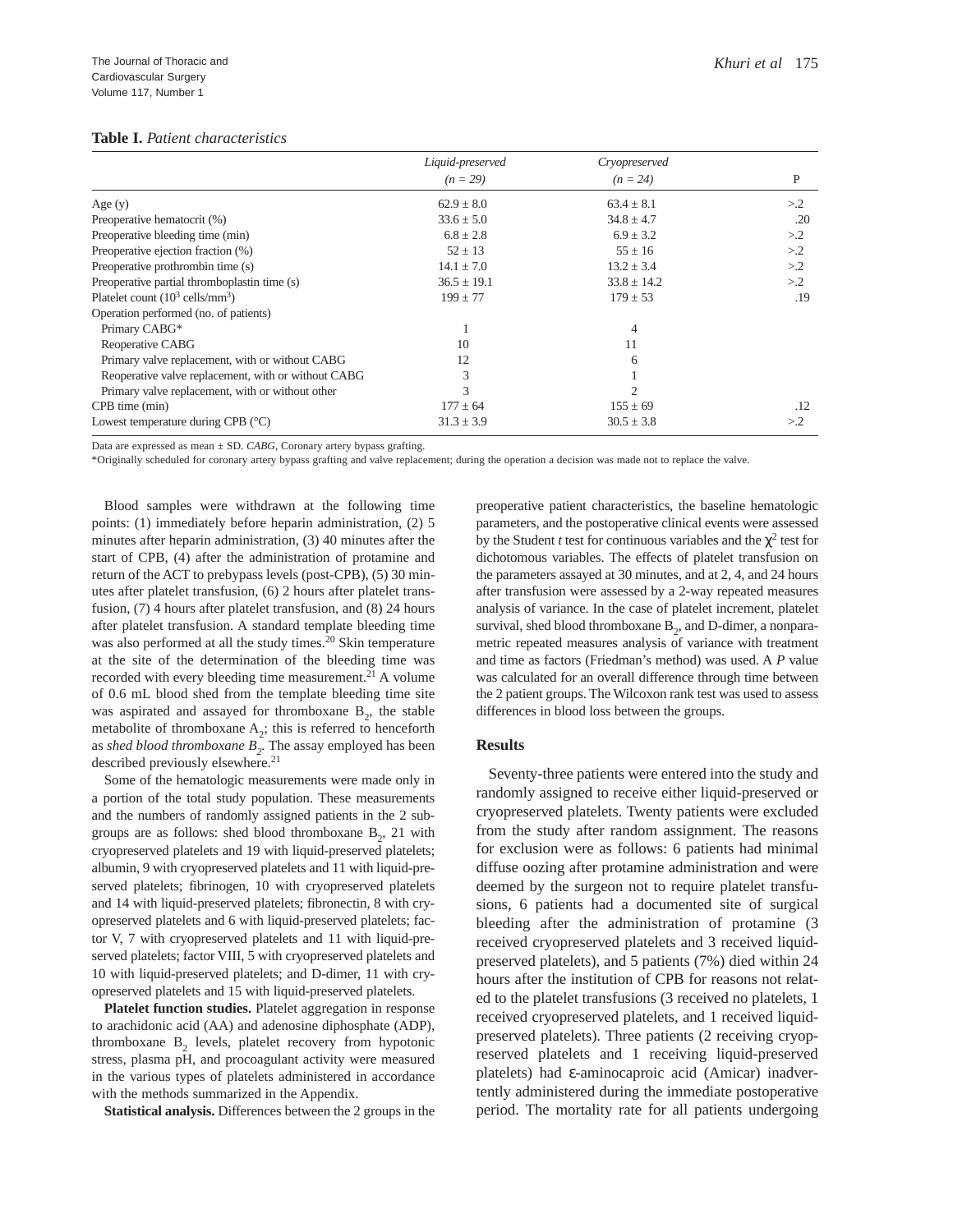| Pooled units   | Apheresis units |      |
|----------------|-----------------|------|
|                |                 |      |
| $3.27 + 0.87$  | $3.43 + 1.17$   | >2   |
| 3.0            | 4.0             |      |
| $2 - 5$        | $2 - 5$         |      |
| $669 \pm 292$  | $346 \pm 166$   | .005 |
| $9.17 \pm 4.3$ | $5.19 + 2.3$    | .01  |
|                |                 |      |

|  |  | Table II. Comparison of characteristics of liquid-preserved pooled versus apheresed platelet transfusions |  |  |  |  |  |
|--|--|-----------------------------------------------------------------------------------------------------------|--|--|--|--|--|
|  |  |                                                                                                           |  |  |  |  |  |

Data are expressed as mean  $\pm$  SD.

**Table III.** *Comparison of characteristics of liquid-preserved versus cryopreserved platelet transfusions*

| Liquid-preserved | Cryopreserved |       |
|------------------|---------------|-------|
|                  |               |       |
| $3.4 \pm 1.1$    | $289 \pm 193$ | .0001 |
| 3.8              | 250           |       |
| $2 - 5$          | 30-720        |       |
| $487 \pm 278$    | $184 \pm 96$  | .0001 |
| $6.9 \pm 3.9$    | $4.5 \pm 2.1$ | .008  |
|                  |               |       |

Data are expressed as mean ± SD.

cardiac operations during the study period was 3.8%. Final data analysis was therefore performed on 53 patients, 24 of whom received cryopreserved platelets and 29 of whom received liquid-preserved platelets. In the group of 29 receiving the liquid-preserved platelets, 10 patients received 7 to 10 random donor platelet concentrates (pooled), 15 patients received apheresis platelets, and 4 patients received both random donor platelet concentrates and apheresis platelets.

**Patient characteristics and outcomes.** The preoperative patient characteristics are shown in Table I. All patients were men undergoing complex cardiac operations with prolonged crossclamp and CPB times. None of the patients had received aspirin or antiplatelet agents within 1 week before the operation. Patient characteristics and hematocrit, platelet count, bleeding time, prothrombin time, and partial thromboplastin time did not differ significantly between the 2 groups before CPB (Table I). Within the liquid-preserved patient group there were no significant differences in these parameters between those who received apheresed platelet transfusions and those who received pooled platelet transfusions. Four patients, 2 in each group, received an intraaortic balloon pump before operation. An additional 6 patients had an intra-aortic balloon pump placed either during the operation (2 in each group) or after the operation (1 in each group).

In both groups no clinical reactions were observed after the infusion of the platelets or other blood products. The incidences of thromboembolic complications and infections (wound infection, pneumonia) did not differ statistically between the 2 groups. The duration of tracheal intubation was significantly  $(P = .04)$  longer in the patients who received the liquid-preserved platelets than in the patients who received the cryopreserved platelet transfusions  $(31.7 \pm 25.4 \text{ and } 23.2 \pm 15.6 \text{ hours})$ , respectively).

**Characteristics and hematologic effects of transfused platelets.** The characteristics of the platelet transfusions in the liquid-preserved group are shown in Table II. The liquid-preserved apheresed platelets were transfused in smaller numbers and in lesser volumes. The characteristics of the transfused platelets used in the 2 patient groups are shown in Table III. The storage time before transfusion for cryopreserved platelets was  $289 \pm$ 193 days, compared with  $3.4 \pm 1.1$  days for liquid-preserved platelets ( $P < .0001$ ). More than 50% of the liquid-preserved platelet transfusions were stored for 4 to 5 days before administration (Fig 1). The duration of storage was not different between the liquid-preserved pooled platelets and the liquid-preserved apheresed platelets. The shortest period of cryopreservation was 30 days and the longest was 2 years (Fig 1). A significantly higher number of platelets was administered with the liquid-preserved transfusions than with the cryopreserved transfusions (Table III).

Table IV lists the values of the hematologic parameters measured in the 2 patient groups before CPB and at designated time points after the complete administration of the platelets. There were no differences before CPB between the 2 groups in any of the variables listed in Table IV. The hematocrit during the first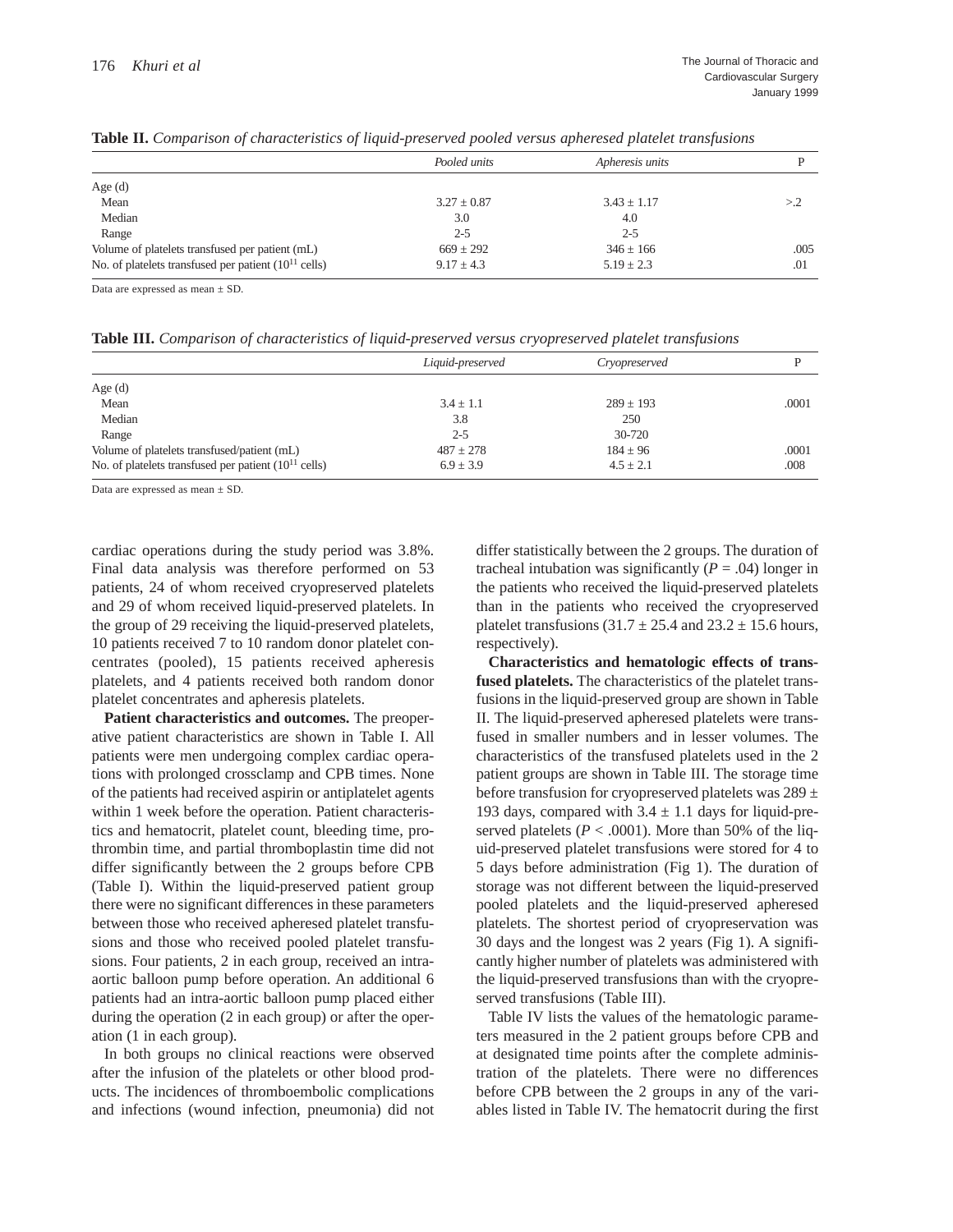### **Table IV.** *In vivo effects of transfused platelets*

|                                               |                   |                  |                  | After platelet transfusion |                  |                 |                  |                 |                  |                    |                  |          |  |  |  |
|-----------------------------------------------|-------------------|------------------|------------------|----------------------------|------------------|-----------------|------------------|-----------------|------------------|--------------------|------------------|----------|--|--|--|
|                                               | <b>Before CPB</b> |                  | $30 \text{ min}$ |                            | 2h               |                 | 4h               |                 | 24 h             |                    |                  |          |  |  |  |
|                                               | $Mean \pm SD$     | $\boldsymbol{n}$ | $P*$             | $Mean + SD$                | $\boldsymbol{n}$ | $Mean + SD$     | $\boldsymbol{n}$ | $Mean + SD$     | $\boldsymbol{n}$ | $Mean + SD$        | $\boldsymbol{n}$ | P†       |  |  |  |
| Hematocrit (%)                                |                   |                  | >2               |                            |                  |                 |                  |                 |                  |                    |                  | .027     |  |  |  |
| Liquid-preserved                              | $33.7 \pm 5.0$    | 28               |                  | $27.5 \pm 3.9$             | 22               | $29.5 \pm 4.0$  | 13               | $28.3 \pm 3.9$  | 13               | $29.2 \pm 3.4$     | 12               |          |  |  |  |
| Cryopreserved                                 | $34.8 \pm 4.8$    | 24               |                  | $31.7 \pm 6.3$             | 21               | $34.2 \pm 5.5$  | 24               | $31.7 \pm 5.2$  | 24               | $28.8 \pm 3.8$     | 23               |          |  |  |  |
| Platelet count $(10^6 \text{ cells/mL})$      |                   |                  | >2               |                            |                  |                 |                  |                 |                  |                    |                  | >2       |  |  |  |
| Liquid-preserved                              | $199 \pm 77$      | 27               |                  | $162 \pm 62$               | 26               | $152 \pm 61$    | 29               | $150 \pm 56$    | 29               | $138 \pm 52$       | 24               |          |  |  |  |
| Cryopreserved                                 | $179 \pm 53$      | 23               |                  | $122 \pm 33$               | 21               | $127 \pm 41$    | 24               | $124 \pm 42$    | 23               | $155 \pm 207$      | 23               |          |  |  |  |
| Mean platelet volume $(\mu m^3)$              |                   |                  | >2               |                            |                  |                 |                  |                 |                  |                    |                  | >2       |  |  |  |
| Liquid-preserved                              | $9.5 \pm 1.4$     | 21               |                  | $8.9 \pm 1.1$              | 21               | $9.3 \pm 1.1$   | 21               | $9.5 \pm 1.4$   | 21               | $9.3 \pm 0.9$      | 17               |          |  |  |  |
| Cryopreserved                                 | $9.2 \pm 0.9$     | 19               |                  | $8.9 \pm 1.2$              | 17               | $9.0 \pm 1.0$   | 19               | $9.1 \pm 0.9$   | 19               | $9.2 \pm 1.0$      | 18               |          |  |  |  |
| Platelet increment (10 <sup>8</sup> cells)    |                   |                  |                  |                            |                  |                 |                  |                 |                  |                    |                  | $.021$ ‡ |  |  |  |
| Liquid-preserved                              |                   |                  |                  | $2.5 \pm 2.2$              | 24               | $2.3 \pm 2.3$   | 27               | $2.2 \pm 2.2$   | 27               | $1.8 \pm 1.6$      | 22               |          |  |  |  |
| Cryopreserved                                 |                   |                  |                  | $0.8 \pm 1.1$              | 20               | $1.3 \pm 1.4$   | 24               | $0.9 \pm 1.3$   | 24               | $0.7 \pm 1.2$      | 24               |          |  |  |  |
| Platelet survival (%)                         |                   |                  |                  |                            |                  |                 |                  |                 |                  |                    |                  | .0711    |  |  |  |
| Liquid-preserved                              |                   |                  |                  | $36.8 \pm 26.0$            | 21               | $37.2 \pm 35.4$ | 26               | $33.5 \pm 31.7$ | 26               | $30.6 \pm 29.8$    | 22               |          |  |  |  |
| Cryopreserved                                 |                   |                  |                  | $16.9 \pm 22.7$            | 19               | $23.6 \pm 27.8$ | 22               | $21.8 \pm 28.7$ | 23               | $13.4 \pm 19.1$    | 24               |          |  |  |  |
| Bleeding time (min)                           |                   |                  | >2               |                            |                  |                 |                  |                 |                  |                    |                  | >2       |  |  |  |
| Liquid-preserved                              | $6.8 \pm 2.8$     | 27               |                  | $10.8 \pm 4.1$             | 25               | $10.9 \pm 4.1$  | 28               | $10.0 \pm 4.4$  | 28               | $7.4 \pm 2.6$      | 23               |          |  |  |  |
| Cryopreserved                                 | $6.9 \pm 3.2$     | 23               |                  | $10.7 \pm 3.2$             | 21               | $10.3 \pm 4.1$  | 22               | $9.5 \pm 3.7$   | 23               | $7.7 \pm 3.5$      | 22               |          |  |  |  |
| Skin temp at bleeding time site $(^{\circ}C)$ |                   |                  | >2               |                            |                  |                 |                  |                 |                  |                    |                  | >2       |  |  |  |
| Liquid-preserved                              | $29.4 \pm 1.2$    | 27               |                  | $30.2 \pm 1.8$             | 28               | $30.1 \pm 1.8$  | 28               | $30.6 \pm 1.7$  | 29               | $31.7 \pm 2.0$     | 23               |          |  |  |  |
| Cryopreserved                                 | $29.3 \pm 1.8$    | 23               |                  | $30.3 \pm 2.1$             | 22               | $30.1 \pm 2.0$  | 23               | $30.5 \pm 2.9$  | 22               | $30.7 \pm 1.8$     | 20               |          |  |  |  |
|                                               |                   |                  | >2               |                            |                  |                 |                  |                 |                  |                    |                  |          |  |  |  |
| Shed blood TXB <sub>2</sub> (pg/0.1 mL)       |                   | 11               |                  | $319 \pm 237$              | 11               | $330 \pm 234$   | 12               | $397 \pm 385$   | 13               | $647 \pm 621$      | 12               | .068‡    |  |  |  |
| Liquid-preserved                              | $825 \pm 840$     |                  |                  |                            | 13               |                 |                  |                 | 15               |                    |                  |          |  |  |  |
| Cryopreserved                                 | $996 \pm 719$     | 14               |                  | $654 \pm 859$              |                  | $440 \pm 245$   | 15               | $612 \pm 464$   |                  | $1080 \pm 1147$ 11 |                  |          |  |  |  |
| Plasma fibrinogen (mg/dL)                     |                   |                  | .13              |                            | $\overline{9}$   |                 |                  |                 |                  |                    |                  | .024     |  |  |  |
| Liquid-preserved                              | $333 \pm 99$      | 13               |                  | $191 \pm 35$               |                  | $192 \pm 44$    | 11               | $187 \pm 46$    | 11               | $321 \pm 84$       | $\tau$           |          |  |  |  |
| Cryopreserved                                 | $416 \pm 166$     | 8                |                  | $262 \pm 86$               | $\tau$           | $291 \pm 110$   | 8                | $290 \pm 105$   | 8                | $427 \pm 126$      | 9                |          |  |  |  |
| Serum albumin (g/dL)                          |                   |                  | >2               |                            |                  |                 |                  |                 |                  |                    |                  | >2       |  |  |  |
| Liquid-preserved                              | $3.26 \pm 0.43$   | 11               |                  | $2.49 \pm 0.46$            | 9                | $2.79 \pm 0.53$ | 10               | $2.73 \pm 0.59$ | 10               | $2.87 \pm 0.66$    | 9                |          |  |  |  |
| Cryopreserved                                 | $3.15 \pm 0.30$   | 8                |                  | $2.58 \pm 0.63$            | 9                | $3.09 \pm 0.61$ | 10               | $3.26 \pm 0.77$ | 10               | $3.14 \pm 0.54$    | 9                |          |  |  |  |
| Factor V in plasma (%)                        |                   |                  | >2               |                            |                  |                 |                  |                 |                  |                    |                  | .166     |  |  |  |
| Liquid-preserved                              | $67.5 \pm 19.1$   | 10               |                  | $22.4 \pm 6.9$             | 10               | $22.9 \pm 4.0$  | 11               | $28.2 \pm 8.5$  | 10               | $42.3 \pm 15.5$    | 10               |          |  |  |  |
| Cryopreserved                                 | $72.6 \pm 21.4$   | $\boldsymbol{7}$ |                  | $25.7 \pm 15.1$            | 6                | $26.1 \pm 12.1$ | 8                | $30.7 \pm 10.0$ | 8                | $69.0 \pm 32.2$    | $\tau$           |          |  |  |  |
| Factor VIII in plasma (%)                     |                   |                  | .15              |                            |                  |                 |                  |                 |                  |                    |                  | .125     |  |  |  |
| Liquid-preserved                              | $115 \pm 36$      | 11               |                  | $54 \pm 23$                | 10               | $59 \pm 24$     | 12               | $63 \pm 25$     | 11               | $118 \pm 56$       | 9                |          |  |  |  |
| Cryopreserved                                 | $128 \pm 12$      | $\tau$           |                  | $64 \pm 26$                | $\tau$           | $77 \pm 28$     | 8                | $93 \pm 46$     | 8                | $168 \pm 87$       | 8                |          |  |  |  |
| Plasma fibronectin (µg/dL)                    |                   |                  | >2               |                            |                  |                 |                  |                 |                  |                    |                  | >2       |  |  |  |
| Liquid-preserved                              | $384 \pm 162$     | 9                |                  | $234 \pm 88$               | 8                | $223 \pm 85$    | 10               | $204 \pm 92$    | 10               | $196 \pm 57$       | $\overline{9}$   |          |  |  |  |
| Cryopreserved                                 | $342 \pm 74$      | 10               |                  | $228 \pm 51$               | 8                | $236 \pm 57$    | 10               | $221 \pm 44$    | 10               | $221 \pm 44$       | 10               |          |  |  |  |
| Plasma D-dimer (µg/dL)                        |                   |                  | >2               |                            |                  |                 |                  |                 |                  |                    |                  | > 21     |  |  |  |
| Liquid-preserved                              | $616 \pm 282$     | 12               |                  | $2602 \pm 1449$            | 11               | $3333 \pm 1203$ | 12               | $4565 \pm 4155$ | 12               | $3381 \pm 2176$    | 8                |          |  |  |  |
| Cryopreserved                                 | $1011 \pm 1258$   | 8                |                  | $3311 \pm 1942$            | 9                | $4320 \pm 2225$ | 10               | $6928 \pm 4967$ | 10               | $1647 \pm 548$     | $\tau$           |          |  |  |  |

*temp,* Temperature.

\*Significance of *t* test between the 2 groups at baseline.

†Significance between the 2 groups by repeated measures parametric analysis of variance (30 minutes and 2, 4, and 24 hours).

‡Significance between the groups by nonparametric analysis of variance (Friedman test).

4 hours after transfusion was significantly higher in the patients receiving the cryopreserved platelets. The platelet count and the mean platelet volume were not significantly different between the 2 patient groups, but the platelet increment after transfusion was significantly lower in the patients receiving the cryopreserved platelet transfusions than in those receiving the liquidpreserved platelet transfusions. The decrease in platelet increment was associated with an indeterminate decrease in platelet survival in the cryopreserved platelet group ( $P = .071$ ). This latter decrease might have achieved statistical significance with a larger patient cohort. The postoperative bleeding times and skin temperature at the site of the bleeding time deter-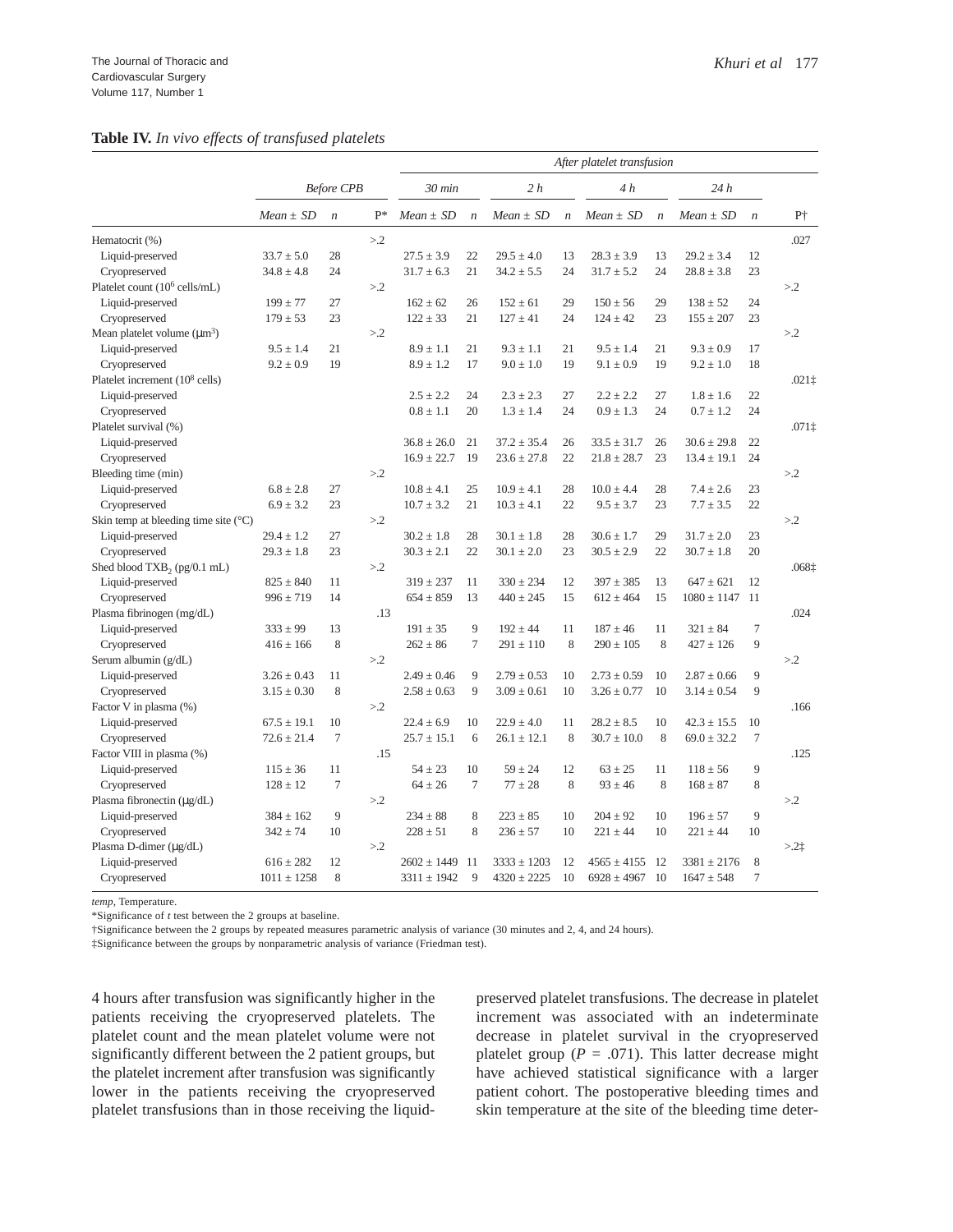

**Fig 2. A,** Blood loss measured in the operating room *(OR),* blood loss measured in the surgical intensive care unit *(SICU),* and combined total blood loss in patients who received liquid-preserved platelet transfusions and in those who received cryopreserved platelet transfusions. Data are shown as median and IQR. *M,* Median; *Q1,* 25th percentile; *Q3,* 75th percentile. **B,** Volumes of transfused blood products received by the same groups. Data are shown as mean  $\pm$  SEM.

|                                          |                   |                  |      | After platelet transfusion |                  |                 |                  |                 |                  |                 |                  |                |  |  |
|------------------------------------------|-------------------|------------------|------|----------------------------|------------------|-----------------|------------------|-----------------|------------------|-----------------|------------------|----------------|--|--|
|                                          | <b>Before CPB</b> |                  |      | $30 \text{ min}$           |                  | 2h              |                  | 4h              |                  | 24h             |                  |                |  |  |
|                                          | $Mean \pm SD$     | $\boldsymbol{n}$ | $P*$ | $Mean \pm SD$              | $\boldsymbol{n}$ | $Mean \pm SD$   | $\boldsymbol{n}$ | $Mean \pm SD$   | $\boldsymbol{n}$ | $Mean \pm SD$   | $\boldsymbol{n}$ | P <sub>1</sub> |  |  |
| Hematocrit (%)                           |                   |                  | >2   |                            |                  |                 |                  |                 |                  |                 |                  | >2             |  |  |
| Pooled                                   | $33.7 \pm 4.2$    | 10               |      | $27.1 \pm 3.3$             | 9                | $29.6 \pm 4.9$  | 6                | $26.2 \pm 3.3$  | 6                | $29.6 \pm 2.5$  | 5                |                |  |  |
| Apheresis                                | $33.3 \pm 5.3$    | 14               |      | $28.8 \pm 3.7$             | 14               | $30.1 \pm 1.4$  | $\overline{4}$   | $29.3 \pm 2.6$  | 4                | $28.6 \pm 2.1$  | $\overline{4}$   |                |  |  |
| Platelet count $(10^6 \text{ cells/mL})$ |                   |                  | >2   |                            |                  |                 |                  |                 |                  |                 |                  | >2             |  |  |
| Pooled                                   | $191 \pm 66$      | 10               |      | $196 \pm 62$               | 9                | $180 \pm 62$    | 10               | $180 \pm 67$    | 10               | $167 \pm 37$    | 9                |                |  |  |
| Apheresis                                | $197 \pm 73$      | 13               |      | $150 \pm 61$               | 14               | $142 \pm 61$    | 15               | $136 \pm 49$    | 15               | $127 \pm 53$    | 11               |                |  |  |
| Mean platelet volume $(\mu m^3)$         |                   |                  | >2   |                            |                  |                 |                  |                 |                  |                 |                  | >2             |  |  |
| Pooled                                   | $9.2 \pm 1.1$     | $\overline{7}$   |      | $8.7 \pm 0.8$              | 8                | $9.3 \pm 1.0$   | 8                | $9.3 \pm 0.9$   | 8                | $9.2 \pm 0.9$   | 8                |                |  |  |
| Apheresis                                | $9.6 \pm 1.7$     | 11               |      | $9.2 \pm 1.3$              | 11               | $9.5 \pm 1.2$   | 10               | $9.7 \pm 1.8$   | 10               | $9.4 \pm 1.0$   | 6                |                |  |  |
| Platelet increment $(108$ cells)         |                   |                  |      |                            |                  |                 |                  |                 |                  |                 |                  | >2             |  |  |
| Pooled                                   |                   |                  |      | $3.8 \pm 2.3$              | 8                | $3.3 \pm 2.7$   | 10               | $3.4 \pm 2.7$   | 9                | $2.2 \pm 1.8$   | 8                |                |  |  |
| Apheresis                                |                   |                  |      | $2.2 \pm 1.8$              | 14               | $1.9 \pm 1.9$   | 15               | $1.6 \pm 1.4$   | 15               | $1.7 \pm 1.6$   | 12               |                |  |  |
| Platelet survival (%)                    |                   |                  |      |                            |                  |                 |                  |                 |                  |                 |                  | >2             |  |  |
| Pooled                                   |                   |                  |      | $34.2 \pm 16.3$            |                  | $38.7 \pm 34.2$ | 10               | $39.2 \pm 35.5$ | 9                | $33.7 \pm 30.6$ | 8                |                |  |  |
| Apheresis                                |                   |                  |      | $44.5 \pm 27.3$            | 12               | $40.5 \pm 36.8$ | 14               | $33.1 \pm 29.0$ | 14               | $33.0 \pm 30.1$ | 11               |                |  |  |

**Table V.** *In vivo effects of transfused liquid-preserved platelets*

\*Significance of *t* test between the 2 groups at baseline.

†Significance by analysis of variance between the 2 groups at multiple time points (30 minutes and 2, 4, and 24 hours).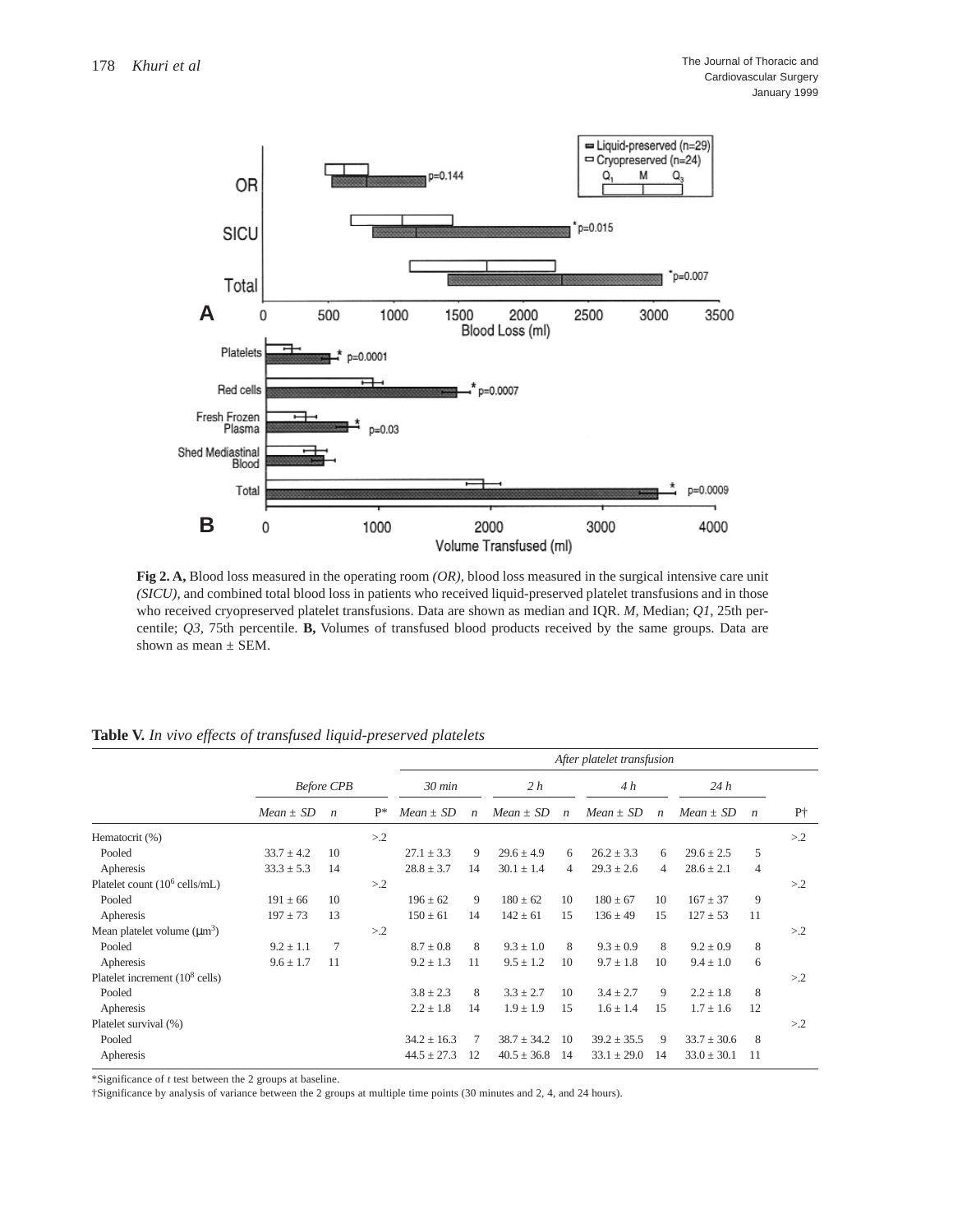

**Fig 3. A,** Blood loss measured in the operating room *(OR),* blood loss measured in the surgical intensive care unit *(SICU),* and combined total blood loss in patients who received liquid-preserved pooled platelet transfusions and in those who received liquid-preserved apheresed platelet transfusions. Data are shown as median and IQR. *M,* Median; *Q1,* 25th percentile; *Q3,* 75th percentile. **B,** Volumes of transfused blood products received by the same groups. Data are shown as mean  $\pm$  SEM.

mination were not significantly different between the groups. After platelet transfusion, the concentration of thromboxane  $B_2$  in the blood shed at the site of the bleeding time determination was indeterminately higher in the patients receiving the cryopreserved platelets  $(P = .068)$ , and this also might have reached statistical significance with a larger patient cohort (Table IV).

After platelet transfusion, plasma fibrinogen level was significantly higher in the patients receiving the cryopreserved platelets than in the patients receiving the liquid-preserved platelets (Table IV). Serum albumin, plasma factors V and VIII, and plasma fibronectin and D-dimer were not significantly different in the 2 patient groups (Table IV).

Table V demonstrates that no differences were noted in the hematocrit, platelet count, mean platelet volume, platelet increment, platelet survival, and bleeding time according to whether pooled or apheresed platelets were transfused.

**Blood loss and transfusion requirements.** The intraoperative blood loss recorded after the administration of protamine accounted for 30% and 29% of the total blood loss in the patient groups receiving liquidpreserved and cryopreserved platelet transfusions, respectively (Fig 2). Blood loss after heparin reversal with protamine was lower in patients transfused with cryopreserved platelets than in patients transfused with liquid-preserved platelets (Fig 2, *A*). The median total blood loss in the patients receiving the cryopreserved platelet transfusions was 1721 mL, with an interquartile range (IQR) of 1118 mL. In the patients receiving the liquid-preserved platelet transfusions, the median total blood loss was 2298 mL and the IQR was 1639 mL ( $P = .007$ ). Because the total surgical intensive care unit blood loss could be contaminated by serous, nonsanguineous drainage from the chest, an analysis was performed in which the blood loss during only the first 8 hours after protamine administration was analyzed (not shown in Fig 2, *A*). There again was significantly less total blood loss in the patients receiving cryopreserved platelets (median 1093 mL, IQR 566 mL, vs 1443 mL, IQR 1251 mL, in the patients receiving liquid preserved platelets,  $P = .05$ ). Blood loss did not differ according to whether the patient received liquid-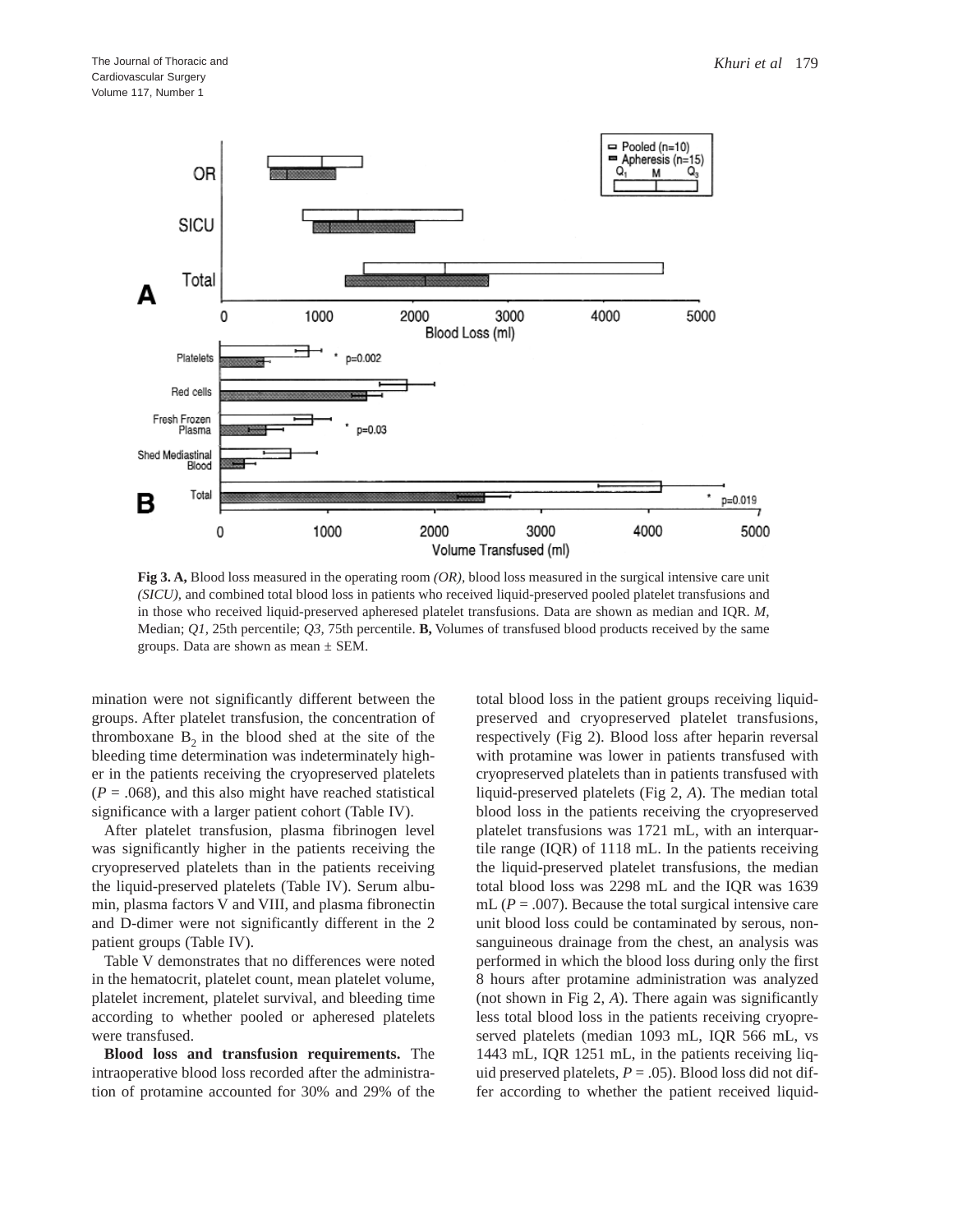

**Fig 4.** In vitro procoagulant activities of fresh, liquid-preserved, and cryopreserved platelets. Liquid-preserved platelets were stored in the blood bank for 3 to 4 days before assay. Procoagulant activity was determined by flow cytometric analysis of the binding of the activated coagulation factor V–specific monoclonal antibody V237. Platelets were stimulated (10 minutes at 37°C) either with thrombin (2 U/mL), collagen (20 µg/mL), and calcium chloride (3 mmol/L); with calcium chloride (3 mmol/L); or with buffer alone *(No Agonist).* Values were expressed as the percentage of maximal V237 binding, as determined by the effect on fresh platelets of the calcium ionophore A23187 (40 µmol/L) and calcium chloride (3 mmol/L). Data are shown as mean ± SEM. *Asterisk* indicates *P* < .05 for comparison between cryopreserved platelets and fresh platelets stimulated with the same agonist. Comparisons between liquid-preserved platelets and fresh platelets were not significantly different.

|                                                                       | Fresh                         |                  | 24 h                      |                  | 48 h                      |                  | 72 h                     |                  | Cryopreserved             |                  |                    |                 |
|-----------------------------------------------------------------------|-------------------------------|------------------|---------------------------|------------------|---------------------------|------------------|--------------------------|------------------|---------------------------|------------------|--------------------|-----------------|
|                                                                       | $Mean + SD$                   | $\boldsymbol{n}$ | $Mean + SD$               | $\boldsymbol{n}$ | $Mean \pm SD$             | $\boldsymbol{n}$ | $Mean + SD$              | $\boldsymbol{n}$ | $Mean + SD$               | $\boldsymbol{n}$ | $P*$               | P†              |
| pH                                                                    | $7.06 + 0.06$                 | 20               | $7.25 + 0.10$             | 20               | $7.33 + 0.12$             | 20               | $7.33 + 0.14$            | 18               | $6.81 + 0.15$             | 24               | < 0.01             | < 0.001         |
| Hypotonic stress response (%)                                         | $70 \pm 25.0$                 |                  | $79 + 18.4$               | 8                | $78 + 7.7$                | 8                | $76 \pm 13.1$            | 6                | $28 + 13.3$               | 23               | < 0.001            | < 0.001         |
| Platelet aggregation (DU)<br>TXB, per platelet (pg $\times 10^{-6}$ ) | $256 \pm 59$<br>$310 \pm 188$ | 20<br>20         | $201 + 57$<br>$191 + 220$ | 20<br>20         | $189 + 78$<br>$122 + 127$ | 18<br>20         | $169 + 85$<br>$115 + 92$ | 20<br>16         | $140 + 31$<br>$440 + 254$ | 25<br>25         | < 0.001<br>< 0.001 | .083<br>< 0.001 |

**Table VI.** *Results of in vitro platelet function studies*

Liquid-preserved platelets were all apheresis units.  $TXB<sub>2</sub>$ , Thromboxane B<sub>2</sub>; *DU*, digitizer units.

\*By analysis of variance.

†Difference between 72-hour liquid-preserved and cryopreserved platelets, by *t* test.

preserved apheresed or liquid-preserved pooled platelets (Fig 3, *A*).

To ensure that the increase in blood loss observed in the patients who received the liquid-preserved platelet transfusions was not due to the higher number of patients undergoing valve replacement (with or without coronary artery bypass grafting) in this group (12 vs 6 patients in the cryopreserved group), the analyses were repeated after exclusion from the liquid-preserved group of the 6 patients who had the longest duration of CPB. The average duration of CPB in the resultant 23

patients receiving liquid-preserved platelet transfusions was  $161 \pm 57$  minutes. This was not significantly different ( $P = .4$ ) from the average CPB duration of 159  $\pm$ 69 minutes in the 23 patients receiving cryopreserved platelet transfusions. The blood loss, however, remained significantly higher in the patients receiving the liquid-preserved platelet transfusions (total median blood loss in the latter 2329 mL, IQR 1715 mL, vs 1830 mL, IQR 979 mL, in the patients receiving cryopreserved platelet transfusions, *P* = .0089).

The volume of blood products used was lower in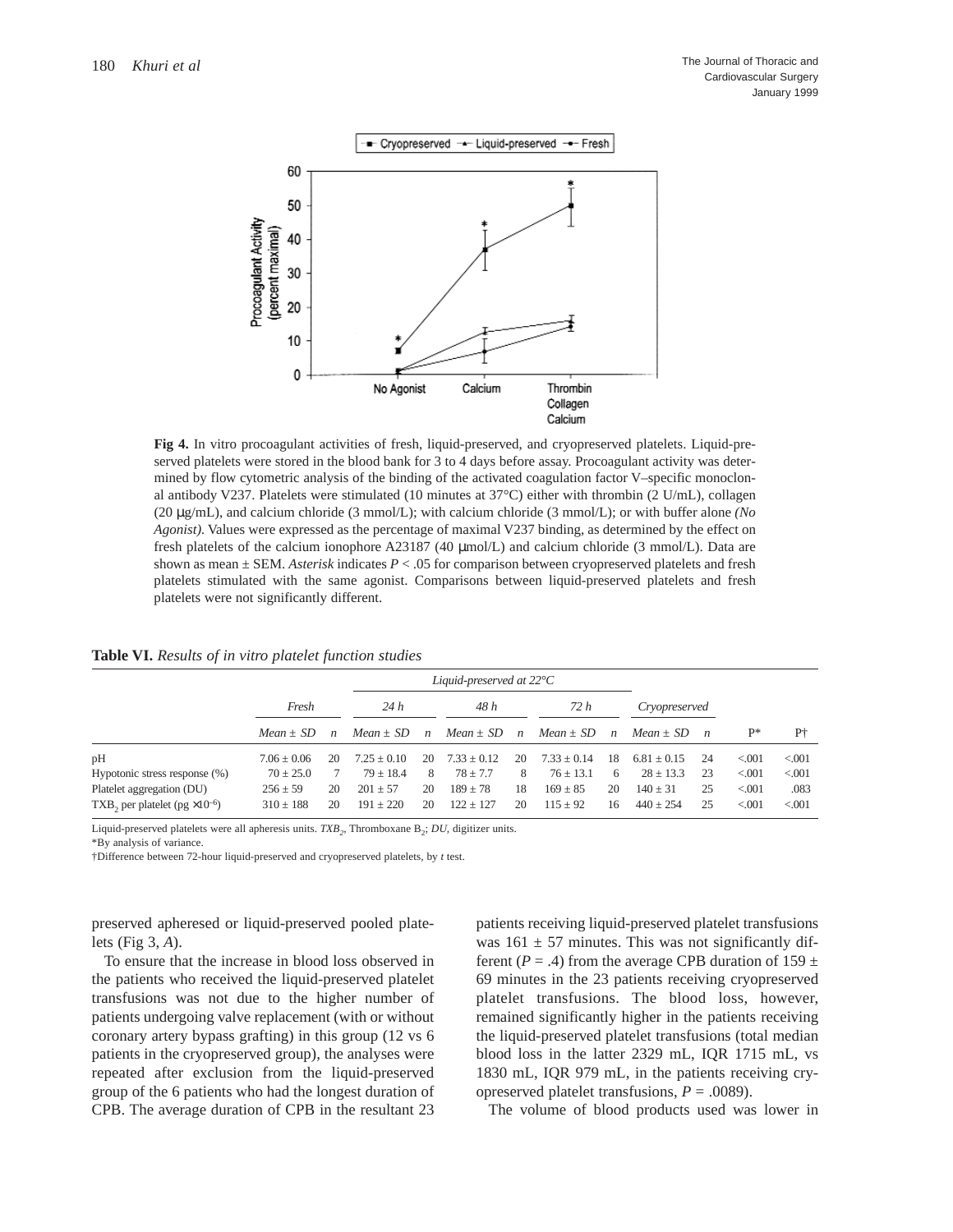patients transfused with cryopreserved platelets than in patients transfused with liquid-preserved platelets (Fig 2, *B*). The analysis of the blood products transfused was also repeated after exclusion of the 6 patients undergoing valve replacement in the liquid-preserved group who had the longest duration of CPB. The mean  $\pm$  SD of the total volume of blood products transfused (not shown in Fig 2) continued to be significantly higher in the patients who received the liquid-preserved platelet transfusions than in those who received the cryopreserved platelet transfusions  $(3426 \pm 1963 \text{ mL} \text{ vs } 1933)$  $\pm$  1042 mL,  $P = .0012$ ). Fig 3, *B*, also shows that patients transfused with liquid-preserved pooled platelets received more platelets, fresh-frozen plasma, and total blood products than did the patients who were transfused with liquid-preserved apheresed platelets.

These statistical analyses of blood loss and transfusion requirements were repeated without the exclusion of any patient (analysis by intent to treat). Statistically significant differences continued to be observed between the 2 types of platelet transfusion. Log transformation of the data resulted in  $P = .04$  for the difference in blood loss between the 2 groups and  $P = .008$ for the difference in blood product transfusion between the 2 groups.

**In vitro function of fresh, liquid-preserved, and cryopreserved platelets (Table VI).** The in vitro studies were performed on platelets obtained from healthy volunteers. The pH of cryopreserved platelets was significantly lower  $(P < .0001)$  than the pH of fresh platelets; this in turn was significantly lower ( $P <$ .0001) than the pH of the liquid-preserved platelets. Likewise, the response to hypotonic stress was markedly lower in the cryopreserved platelets than in either the fresh ( $P = .003$ ) or the liquid-preserved platelets ( $P <$ .0001). Platelet aggregation after cryopreservation was reduced with respect to that of the fresh platelets (*P* < .0001); it was not significantly different from platelet aggregation after 72 hours of liquid preservation.

In contrast, stimulation of cryopreserved platelets with AA and ADP resulted in plasma levels of thromboxane  $B_2$  that were significantly higher than those in platelets stimulated after 72-hours of liquid preservation  $(P < .001)$ . In addition, cryopreserved platelets had more surface procoagulant activity than either liquidpreserved platelets stored at 22°C for 3 to 4 days or fresh platelets (Fig 4):  $6.6\% \pm 2.7\%$  of maximum for cryopreserved platelets versus  $0.9\% \pm 0.5\%$  of maximum for liquid-preserved platelets versus  $0.7\% \pm 0.3\%$ of maximum for fresh platelets. Stimulation of the platelets either with a combination of thrombin, collagen, and calcium chloride or with calcium chloride alone also resulted in significantly greater procoagulant activity on the surfaces of the cryopreserved platelets than on the surfaces of the liquid-preserved platelets (Fig 4).

# **Discussion**

Bleeding during and after cardiac operations is related to 2 causes: (1) the surgical incision that cuts into blood vessels and vascularized tissues (surgical bleeding) and (2) defects in hemostasis that prevent normal clotting and that are amplified by the conditions of CPB.2,3 This latter type of bleeding can be considered nonsurgical because it does not originate from a specific anatomic incision or tear. Properly quantified, nonsurgical blood loss has been used as a clinical tool for the assessment of the hemostatic efficacy of pharmacologic interventions.<sup>12,22</sup> In this prospective randomized study, a specific effort was made to quantify nonsurgical blood loss. In contrast to most other studies, which only measured the blood lost through the chest tubes in the surgical intensive care unit, the measurement of blood loss in this study was started in the operating room after complete reversal with protamine of the effects of heparin. During the ensuing period of chest closure, all the blood oozing from the tissues, including the blood contained in the sponges, was collected and accurately measured by a trained research assistant. Surgical mishaps occurring during this period and resulting in excessive surgical blood loss were prospectively identified, and affected patients were excluded from analysis. Patients brought back to the operating room for control of excessive postoperative bleeding were also excluded.

The nonsurgical blood loss was significantly lower in the patients receiving the cryopreserved platelets than in the patients receiving the liquid-preserved platelets (Fig 2, *A*), although the risk profiles of the 2 groups were similar. This difference was accompanied by a significant, if transient, increase in the postoperative hematocrit in the former group (Table IV) and by a significant reduction in the amount of blood products transfused (Fig 2, *B*).

The reduction in the postoperative blood loss seen in the patients receiving cryopreserved platelet transfusions probably reflects better in vivo hemostatic function of the cryopreserved platelets compared to the liquid-preserved platelets. Nonsurgical blood loss after CPB has been recognized as a good indicator of hemostatic function in the comparative assessment of the efficacy of hemostatic drugs in patients undergoing cardiac operations.<sup>22</sup> Furthermore, although the postoperative bleeding times were not different in the 2 patient groups in this study, the level of thromboxane  $B<sub>2</sub>$  in the blood shed at the bleeding time determination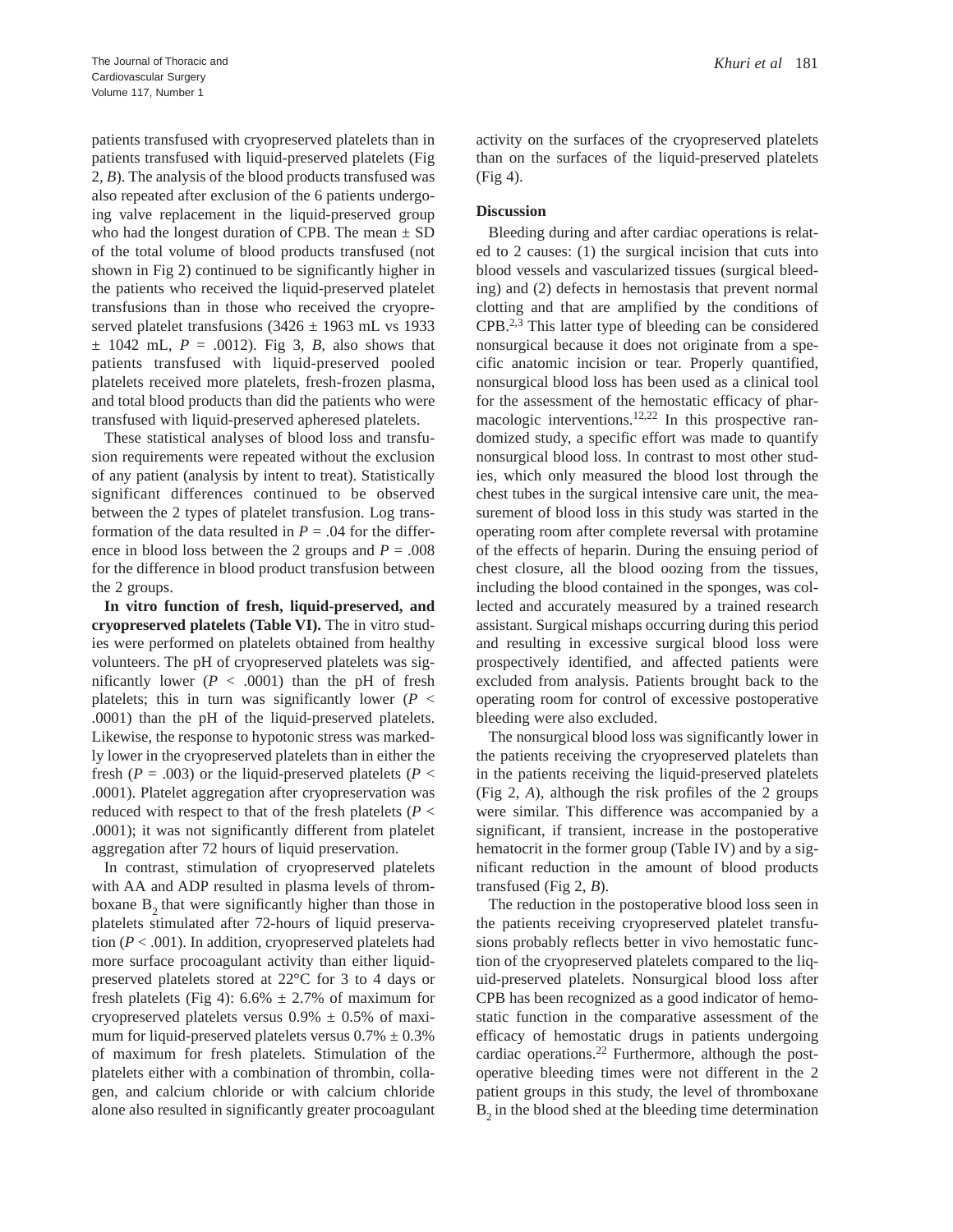site was higher in the patients receiving the cryopreserved platelets than in those receiving the liquid-preserved platelet transfusions. This difference approached but did not reach statistical significance because of the relatively small sample size in which this measurement was performed. An increased ability of platelets to generate thromboxane at the bleeding time site has been shown to be a reliable measure of the platelets' in vivo hemostatic effect. $21,23$ 

This study was not designed to investigate the effects of liquid-preserved pooled and those of liquid-preserved apheresed platelet transfusions separately because the administration of these liquid-preserved platelet transfusions was predicated on the availability of either type in the blood bank. When the results for these 2 types of liquid-preserved platelet transfusions were analyzed separately, however, patients who received the liquid-preserved pooled platelet transfusions were found to have required a significantly higher volume of blood products after the operation than did patients who received liquid-preserved apheresed platelets (Fig 3, *B*). This was due in part to the higher volumes transfused with the pooled platelets. There was also a tendency for the blood loss to be higher in the patients who received the liquid-preserved pooled platelet transfusions (Fig 3, *A*). The small sample size and poor statistical power, however, precluded this study from making a definitive statement about the merits of liquid-preserved pooled platelets versus liquid-preserved apheresed platelets.

In this study decreased blood loss was demonstrated in the patients receiving cryopreserved platelets despite the facts that smaller numbers of cryopreserved platelets had been transfused (Table II) and the posttransfusion platelet increment was decreased in the patients receiving cryopreserved platelet transfusions (Table IV). The decrease in platelet survival that was observed in the patients receiving the cryopreserved platelets approached statistical significance and corroborated previous studies demonstrating inferior platelet survival with cryopreservation.<sup>24,25</sup> These findings confirmed in the setting of CPB data from a previous study of healthy volunteers receiving aspirin that indicated that the in vivo hemostatic effect of transfused platelets did not correlate with their survival in the circulation.<sup>10</sup> It is clear from this study that the decreased in vivo survival did not interfere with the ability of the cryopreserved platelets to reduce blood loss after CPB.

Compared with standard liquid-preserved platelets, cryopreserved platelets have been reported to have reductions in function in vitro, including adhesive capacity,<sup>8</sup> stimulus-response coupling,<sup>7</sup> aggregation,<sup>5,7</sup> and granule release.<sup>5,6</sup> They have also been found to have lower pH levels<sup>25</sup> and more morphologic abnormalities. This study also showed an adverse effect of cryopreservation on in vitro quality of the platelets, as assessed by 3 commonly used tests. Platelet aggregation in response to AA and ADP was lower in the cryopreserved platelets than in the liquid-preserved platelets. The pH of the milieu of the cryopreserved platelets was lower than that of the liquid-preserved platelets, and the recovery from hypotonic stress, which has been shown to correlate with in vivo platelet recovery,  $26$  was also less in the cryopreserved than the liquid-preserved platelets. These in vitro tests did not correlate with the superior in vivo effect of the cryopreserved platelets that was shown by their ability to reduce blood loss after CPB.

This study also assessed the thromboxane production and the procoagulant activities of liquid-preserved and cryopreserved platelets, and the results of these in vitro tests did correlate with in vivo hemostatic function. Cryopreserved platelets generated more surface procoagulant activity than did liquid-preserved platelets. Formation of a procoagulant surface for the assembly of the coagulation system is an important function of platelets in the hemostatic process.<sup>27</sup> Cryopreserved platelets also generated more thromboxane than did liquid-preserved platelets. Thromboxane  $A_2$ , a metabolic product of AA, causes vasoconstriction and platelet aggregation.28 Through these mechanisms, the additional generation of thromboxane by cryopreserved platelets is likely to have reduced blood loss from the site of injury. Additional studies are needed to determine the mechanisms through which cryopreservation of platelets increases in vitro procoagulant activity and thromboxane production and improves in vivo hemostatic function.

In our study, patients receiving the cryopreserved platelet transfusions had a significantly shorter duration of postoperative intubation. This difference could not be explained by variables measured in this study. Possibly the shorter intubation reflects an improvement in pulmonary vascular permeability related to a salutary effect of cryopreserved platelets on endothelial integrity. Johnson and associates<sup>29</sup> have reported that maintenance of endothelial integrity is among the functions of platelets.

This study shows the following: (1) Cryopreserved platelet transfusions are superior to liquid-preserved platelets in reducing nonsurgical blood loss and the need for blood product transfusions after CPB. (2) The reduction in nonsurgical blood loss seen in the patients receiving cryopreserved platelet transfusions probably reflects improved in vivo hemostatic function of cryopreserved platelets after CPB. (3) Some in vitro measures of platelet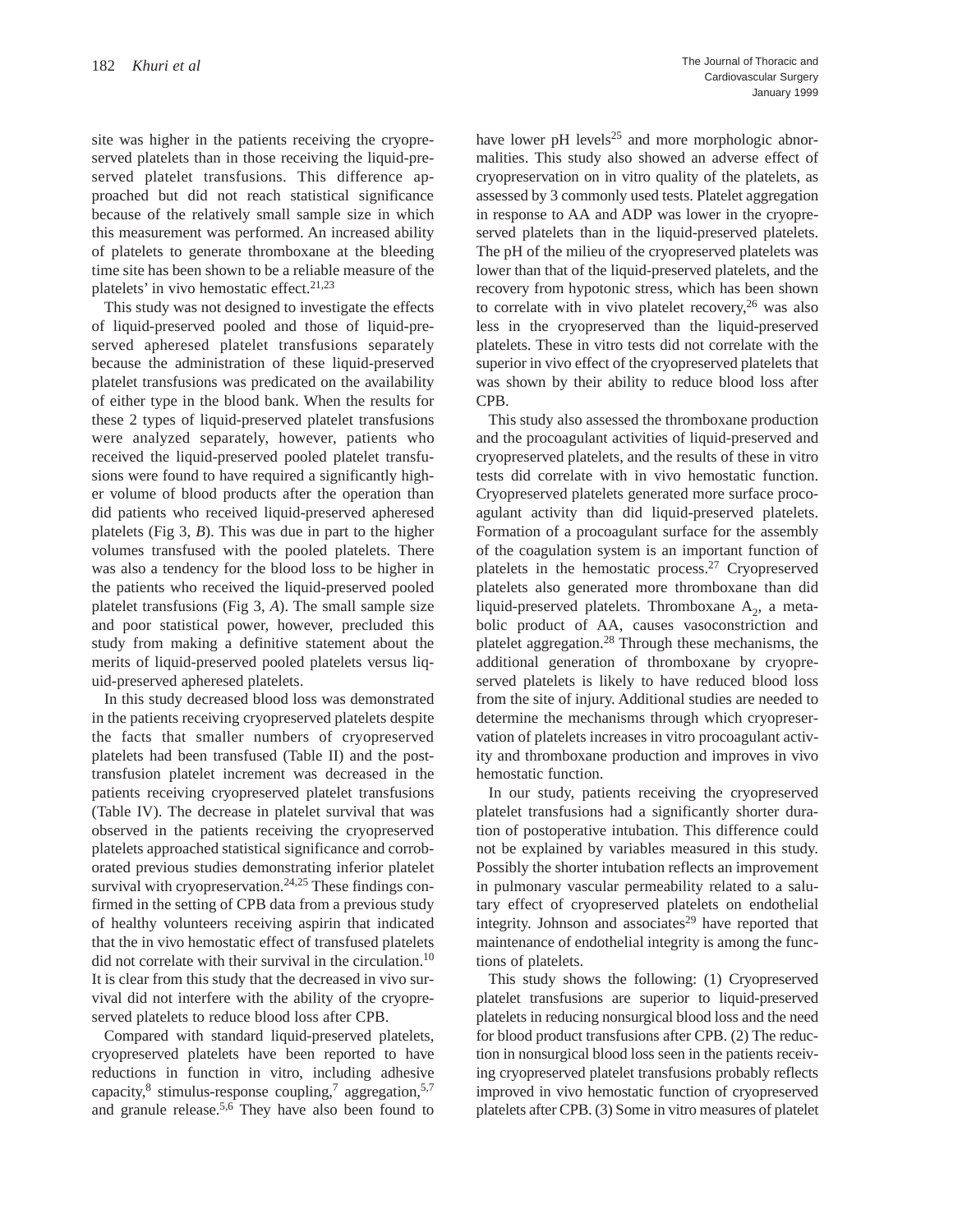quality (aggregation, pH, hypotonic stress) may not reflect the in vivo quality of platelet transfusions after CPB, whereas other in vitro measures (platelet procoagulant activity and thromboxane) do reflect this.

We greatly appreciate the efforts and advice of Dr Michael Crittenden. We also acknowledge Mheir Doursounian, Michael Zolkewitz, Gina Ragno, Maria Hansson-Wicher, and Stephanie McCarter in the completion of this study.

# REFERENCES

- 1. Khuri SF, Wolfe J, Josa M, Axford TC, Szymanski I, Assousa S, et al. Hematologic changes during and after cardiopulmonary bypass and their relationship to the bleeding time and nonsurgical blood loss. J Thorac Cardiovasc Surg 1992;104:94-107.
- 2. Khuri SF, Michelson AD, Valeri CR. Effects of cardiopulmonary bypass on hemostasis. In: Loscalzo J, Schafer AI, editors. Thrombosis and hemorrhage. Cambridge [MA]: Blackwell; 1994. p. 1051-73.
- 3. Kestin AS, Valeri CR, Khuri SF, Loscalzo J, Ellis PA, MacGregor H, et al. The platelet function defect of cardiopulmonary bypass. Blood 1993;82:107-17.
- 4. Murphy S, Rebulla P, Bertolini F, Holme S, Moroff G, Snyder E, et al. In vitro assessment of the quality of stored platelet concentrates. Trans Med Rev 1994;8:29-36.
- 5. Spector JI, Skrabut EM, Valeri CR. Oxygen consumption, platelet aggregation, and release reactions in platelets freeze-preserved with dimethysulfoxide. Transfusion 1977;17:99-109.
- 6. Melaragno AJ, Carciero R, Feingold H, Talarico L, Weintraub L, Valeri CR. Cryopreservation of human platelets using 6% dimethylsulfoxide and storage at –80° C: effects of 2 years of frozen storage at –80° C and transportation in dry ice. Vox Sang 1985;49:245-58.
- 7. Dullemond-Westland AC, van Prooijen HC, Riemens MI, Akkerman JW. Cryopreservation disturbs stimulus-response coupling in a platelet subpopulation. Br J Haematol 1987;67:325-33.
- 8. Owens M, Cimino C, Donnelly J. Cryopreserved platelets have decreased adhesive capacity. Transfusion 1991;31:160-3.
- 9. Shepherd KM, Sage RE, Barber S, O'Brien E. Platelet cryopreservation. In vitro aggregation studies. Cryobiology 1984;21: 39-43.
- 10. Valeri CR. Hemostatic effectiveness of liquid-preserved and previously frozen human platelets. N Engl J Med 1974;290:353-8.
- 11. Schiffer CA, Aisner J, Wiemik PH. Frozen autologous platelet transfusion for patients with leukemia. N Engl J Med 1978; 299:7-12.
- 12. Blauhut B, Gross C, Necek S, Doran JE, Spath P, Lundsgaard-Hansen P. Effects of high-dose aprotinin on blood loss, platelet function, fibrinolysis, complement, and renal function after cardiopulmonary bypass. J Thorac Cardiovasc Surg 1991;101:958-67.
- 13. Van Slyke DD, Phillips RA, Dole VP, Hamilton PB, Archibald RM, Plazin J. Calculation of hemoglobin from blood specific gravities. J Biol Chem 1949:349-60.
- 14. Thompson CB, Eaton KA, Princiotta SM, Rushin CA, Valeri CR. Size dependent platelet subpopulations: relationship of platelet volume to ultrastructure, enzymatic activity, and function. Br J Haematol 1982;50:509-19.
- 15. Feingold HM, Pivacek LE, Melaragno AJ, Valeri CR. Coagulation assays and platelet aggregation patterns in human, baboon, and canine blood. Am J Vet Res 1986;47:2197-9.
- 16. Saba TM, Albert WH, Blumenstock FA, Evanega G, Staehler F, Cho F. Evaluation of a rapid immunoturbidometric assay for opsonic fibronectin in surgical and trauma patients. J Lab Clin Med 1981;98:482-91.
- 17. Teien AN, Lie M, Abildgaard U. Assay of heparin in plasma using a chromogenic substrate for activated factor X. Thromb Res 1976;8:413-6.
- 18. Rylatt DB, Blake AS, Cottis LE, et al. An immunoassay for human D-dimer using monoclonal antibodies. Thromb Res 1983; 31:767-78.
- 19. Kingsley GR. Determination of serum total protein, albumin, and globulin by the Buiret reactions. J Biol Chem 1939;131:197-200.
- 20. Babson SR, Babson AL. Development and evaluation of a disposable device for performing simultaneous duplicate bleeding time determinations. Am J Clin Pathol 1978;70:406-8.
- 21. Valeri CR, MacGregor H, Cassidy G, Tinney R, Pompei F. Effects of temperature on bleeding time and clotting time in normal male and female volunteers. Crit Care Med 1995;23:698-704.
- 22. Mannucci PM. Hemostatic drugs. N Engl J Med 1998;339:245- 53.
- 23. Gerrard JM, Taback S, Singhroy S, et al. In vivo measurement of thromboxane B<sub>2</sub> and 6-keto-prostaglandin  $F_1\alpha$  in humans in response to a standard vascular injury and the influence of aspirin. Circulation 1989;79:29-38.
- 24. Valeri CR. Preservation of red cells and platelets: freezing, storage, recovery, and quality. In: Harris JR, editor. Blood separation and plasma fractionation. New York: Wiley-Liss; 1991. p. 127-53.
- 25. Valeri CR. The current state of platelet and granulocyte cryopreservation. Crit Rev Clin Lab Sci 1981;14:21-74.
- 26. Valeri CR, Feingold H, Marchionni LD. The relation between response to hypotonic stress and the 51Cr recovery in vivo of preserved platelets. Transfusion 1974;4:331-7.
- 27. Bevers EM, Comfurius P, Zwaal RF. Platelet procoagulant activity: physiological significance and mechanisms of exposure. Blood Rev 1991;5:146-54.
- 28. Fitzgerald GA. Mechanisms of platelet activation: thromboxane A<sub>2</sub> as an amplifying signal for other agonists. Am J Cardiol 1991;68:11B-5B.
- 29. Johnson SA, Van Horn DL, Pederson HJ, Marr J. The function of platelets: a review. Transfusion 1966;6:3-17.
- 30. Michelson AD, Barnard MR, Hechtman HB, MacGregor H, Connolly RJ, Loscalzo J, et al. In vivo tracking of platelets; circulating degranulated platelets rapidly lose surface P-selectin but continue to circulate and function. Proc Natl Acad Sci U S A 1996;93:11877-82.

#### **Appendix**

**Platelet cryopreservation method.** In brief, apheresed platelets were collected with a continuous-flow centrifugation system (Fenwal CS 3000, with the PLT chamber or the TNX-6 chamber; Baxter Healthcare, Deerfield, Ill). Anticoagulant citrate dextrose (ACD) was used as the anticoagulant at a ratio of 1 volume of ACD to between 8 and 11 volumes of blood. A 50 to 75 mL volume of 27% dimethyl sulfoxide in saline solution was added to the platelets contained in the 1000 mL polyvinyl chloride platelet-freezing bag system (Fenwal 4R2986) to achieve a final dimethyl sulfoxide concentration of 6%. The platelets were placed in an aluminum container, frozen at a rate of 2° to 3°C/min, and then stored at –80°C in a mechanical freezer. Platelets were